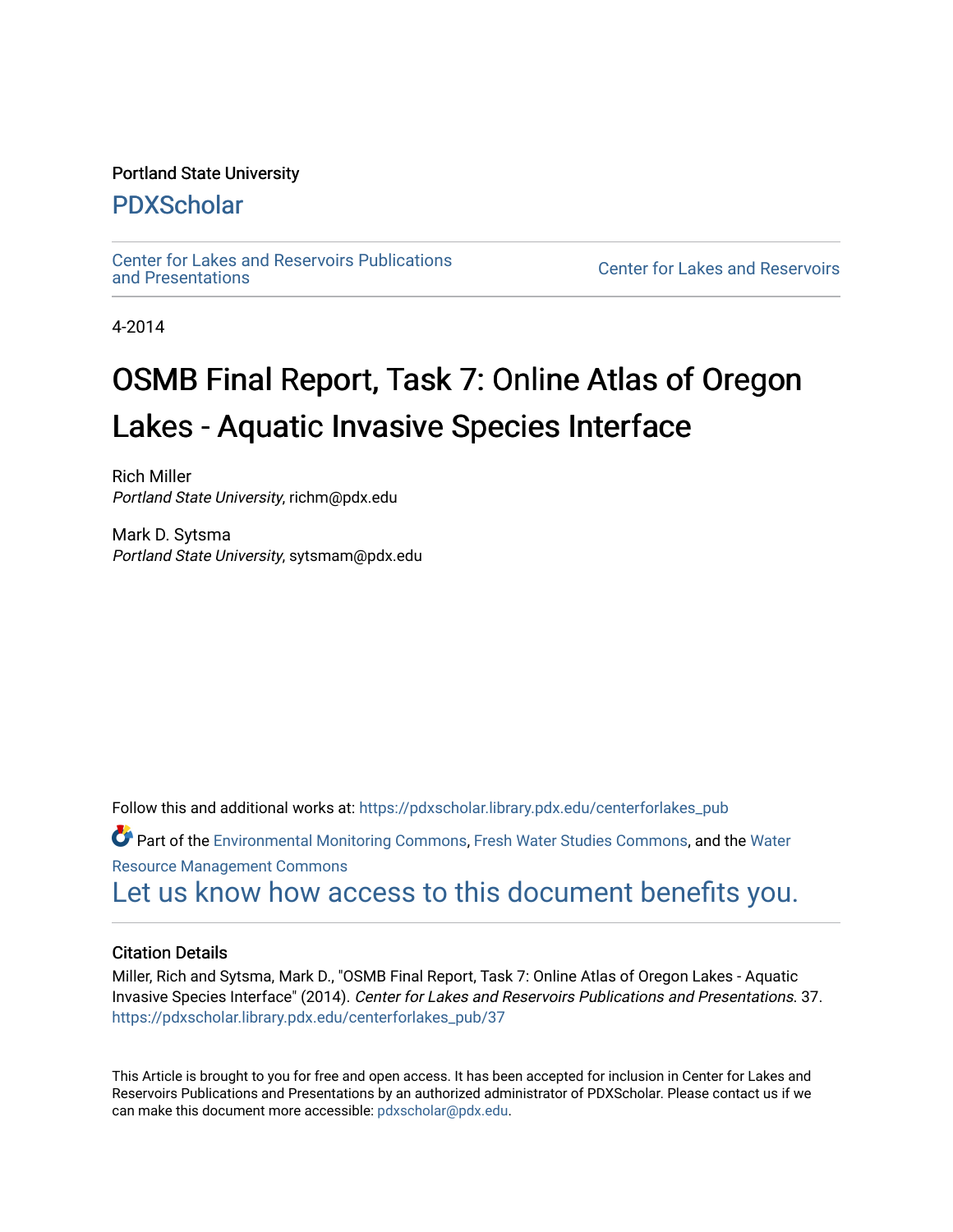Online Atlas of Oregon Lakes Aquatic Invasive Species Interface

#### **OSMB Final Report, Task 7: Online Atlas of Oregon Lakes - Aquatic Invasive Species Interface**

Final report submitted to the Oregon State Marine Board

Rich Miller, and Mark Sytsma

Portland State University, Center for Lakes and Reservoirs

April, 2014

## **Table of Contents**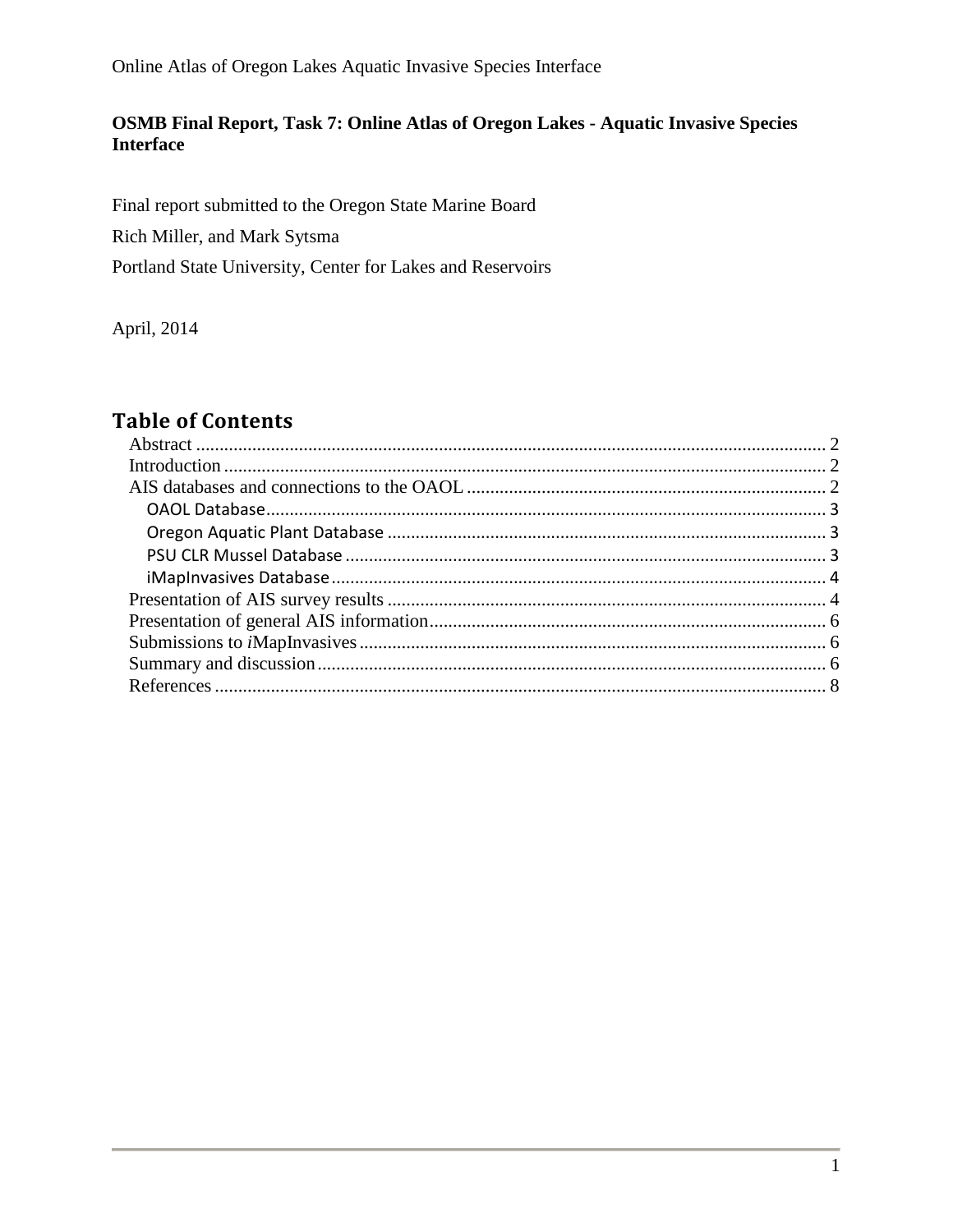### <span id="page-2-0"></span>**Abstract**

In order to educate a broad cross section of the public about Aquatic Invasive Species (AIS) distributions and survey efforts in Oregon's lakes and reservoirs, database connections were created to display AIS information on the Online Atlas of Oregon Lakes (aol.research.pdx.edu/). The connections allowed for the dynamic display of AIS survey records stored in three separate databases: the Center for Lakes and Reservoir's Oregon Aquatic Plant and Mussel Databases and the *i*MapInvasives database. AIS survey records collected by the Center for Lakes and Reservoirs were also reported to the *i*MapInvasives database.

## <span id="page-2-1"></span>**Introduction**

Aquatic invasive species (AIS) such as zebra and quagga mussels (*Dreissena* spp.) and hydrilla (*Hydrilla verticillata*) cause significant ecological and economic harm in the US (Pimentel et al. 2005). While these plant and animal species have not been detected in Oregon's waters, other AIS such as Brazilian elodea (*Egeria densa*) and Eurasian watermilfoil (*Myriophyllum spicatum*) are locally abundant and interfere with beneficial uses such as boating, fishing, and drinking water supply.

Recognition of these impacts lead to the formation of Oregon Invasive Species Council in 2001 and the AIS Prevention Program in 2009. A high priority of both programs is public education and outreach about the impacts of AIS, practices to reduce their introduction and spread, and providing information about the status of AIS in Oregon (Reesman et al. 2014). AIS distribution information is currently available through several online sources. For example, *Dreissena* spp. monitoring results are available on Portland State University's Online Mussel Monitoring Map (mussels.geos.pdx.edu/) and the USGS Nonindigenous Aquatic Species program website (US Geological Survey 2014). Other animal and plant AIS distribution data are available through the Nature Conservancy's *i*MapInvasives website (NatureServe 2014), the Oregon Department of Agriculture's Oregon WeedMapper website (Oregon Department of Agriculture 2014), and the USGS Nonindigenous Aquatic Species program website (US Geological Survey 2014).

While these websites are very important vehicles for disseminating AIS information, visitors to the sites are most likely *looking* for more information about AIS. The goal of this project was to reach a broader section of the public with information about AIS in Oregon's lake and reservoirs. The Online Atlas of Oregon Lakes (OAOL) (aol.research.pdx.edu/) was selected as a vehicle for spreading AIS information to the broader audience. The OAOL is an updated and expanded version of the Atlas of Oregon Lakes (Johnson et al. 1985) that provides information of interest to the public on selected lakes and reservoirs including general descriptions, access and land ownership maps, bathymetric maps, water quality information, details about boat ramps, lake pictures, and links to Oregon Department of Fish and Wildlife fishing reports (Lycan et al. 2012).

Project goals were accomplished by 1) creating connections between the OAOL and several AIS distribution databases including *i*MapInvasives, 2) displaying the AIS distributions on the OAOL, 3) presenting general information and links about AIS, and 4) submitting new AIS records to the *i*MapInvasives database.

## <span id="page-2-2"></span>**AIS databases and connections to the OAOL**

The heart of this project was creating the connections between the OAOL database and the three databases that contain AIS survey results. Two of the three AIS databases are maintained by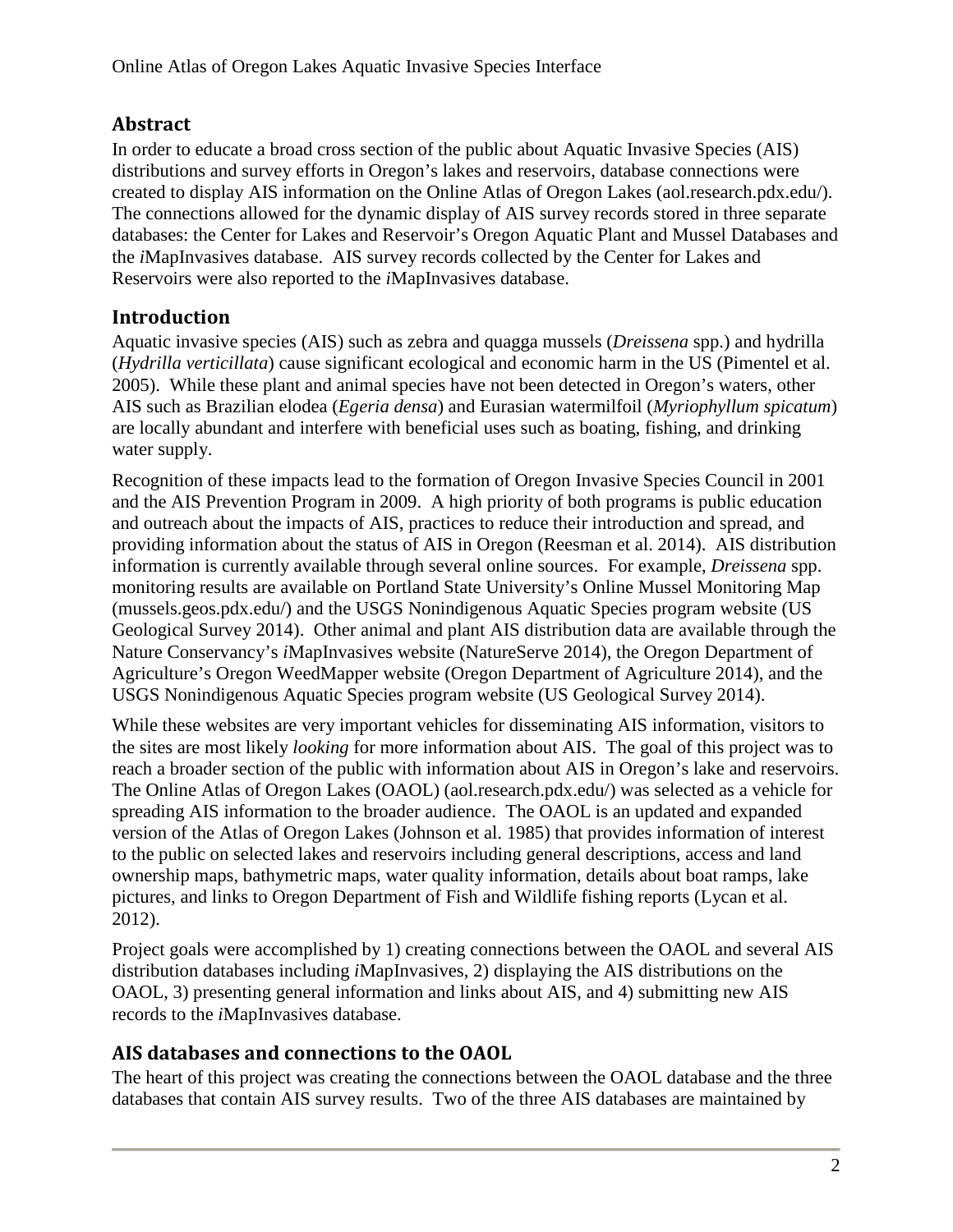PSU-CLR, the third is maintained by Oregon Biodiversity Information Center (OBIC) at PSU. The two PSU-CLR databases, the Mussel Database and the Oregon Aquatic Plant Database (ORAPD), are linked to the OAOL database using their National Hydrography Dataset (NHD) Waterbody Reachcode Identifier. The NHD is a digital vector dataset that is maintained by the USGS that represents the nation's surface waters for use in Geographic Information Systems (Simley and Carswell Jr. 2009). Each geometric shape representing a waterbody in the NHD is assigned a unique and permanent Waterbody Reachcode Identifier. The OAOL uses the NHD geometric shapes to represent lake and reservoirs on the website and uses the Waterbody Reachcodes for identification. Waterbody Reachcodes were added to survey records stored in the two PSU-CLR databases so they could be easily linked to the OAOL.

Since we did not have the ability manipulate the database structure in the *i*MapInvasives database, and since the database does not use NHD Waterbody Reachcodes, we were not able to use the identifiers to link database records to the OAOL. The *i*MapInvasives database records, however, does include latitude and longitude so we were able to spatially join the records to the OAOL database.

### <span id="page-3-0"></span>*OAOL Database*

The OAOL is a PostgreSQL database structured around the NHD. The OAOL uses the NHD geometric shapes to represent lake and reservoirs on the website and uses the Waterbody Reachcode Identifiers and the primary identifiers in the database. The Waterbody Reachcode Identifier are used to link to information such as photos, maps pertaining to a particular lake, documents about the lake, and other information.

#### <span id="page-3-1"></span>*Oregon Aquatic Plant Database*

The PSU CLR ORAPD database is a Microsoft Access database based on Washington State Department of Ecology's Aquatic Plant Survey database (WADOE 2014). The ORAPD includes tables with information about plant survey locations, dates, surveyors, and results. A database query called "AOL\_export" is used to produce a text file that is sent to the OAOL and linked via the Waterbody Reachcode Identifiers. The text file is sent periodically for upload to the OAOL database as ORAPD data are appended or edited. The query includes all necessary information for display on the OAOL [\(Figure 1\)](#page-3-3). The ORAPD currently includes 3653 plant records collected from 115 unique water bodies. The database includes observations of 139 aquatic species, 21 of which are non-native to Oregon.

| AOL export |                     |                              |                              |                         |                        |                                 |  |                    |          |                      |
|------------|---------------------|------------------------------|------------------------------|-------------------------|------------------------|---------------------------------|--|--------------------|----------|----------------------|
|            | WaterbodyName       | <b>Scientific Name</b><br>÷. | CommonName                   | <b>NativeSpecies</b>    | NoxiousWeedDesignation | ObsDate $\mathcal{H}$ SurveyOrg |  | ReachCode W Lat DD |          | Lon $DD \rightarrow$ |
|            | <b>Lippert Pond</b> | Eleocharis acicularis        | needle spikerush             | $\blacktriangledown$    |                        | 8/30/2012 PSUCLR                |  | 17100309003769     | 42.27328 | $-123.26221$         |
|            | <b>Lippert Pond</b> | Zannichellia palustris       | horned pondweed              | $\triangledown$         |                        | 8/30/2012 PSUCLR                |  | 17100309003769     | 42,27449 | $-123.26433$         |
|            | Lippert Pond        | Myriophyllum spicatum        | <b>Eurasian watermilfoil</b> |                         |                        | 8/30/2012 PSUCLR                |  | 17100309003769     | 42.27322 | $-123.26331$         |
|            | <b>Lippert Pond</b> | Myriophyllum spicatum        | Eurasian watermilfoil        |                         | B                      | 8/30/2012 PSUCLR                |  | 17100309003769     | 42,27307 | $-123.26146$         |
|            | <b>Lippert Pond</b> | Potamogeton sp.              | pondweed                     | $\overline{\mathsf{v}}$ |                        | 8/30/2012 PSUCLR                |  | 17100309003769     | 42,27449 | $-123,26433$         |
|            | Lippert Pond        | Myriophyllum spicatum        | Eurasian watermilfoil        |                         | R                      | 8/30/2012 PSUCLR                |  | 17100309003769     | 42,27329 | $-123.26056$         |
|            | <b>Lippert Pond</b> | Myriophyllum spicatum        | Eurasian watermilfoil        |                         | B                      | 8/30/2012 PSUCLR                |  | 17100309003769     | 42,27342 | $-123.26057$         |

<span id="page-3-3"></span>**Figure 1. Example records from an ORAPD AOL\_Export query** 

#### <span id="page-3-2"></span>*PSU CLR Mussel Database*

The PSU CLR mussel database is a MySQL database that contains results of field surveys conducted by PSU CLR and others. Results are primarily from three types of surveys: *Dreissena* spp. veliger (the planktic stage of the mussels' lifecycles) net tows, adult *Dreissena* spp. mussel and Asian clams (*Corbicula fluminea*) artificial substrate monitoring results, and opportunistic sampling methods such as inspecting rocks, docks and other hard substrates. To streamline data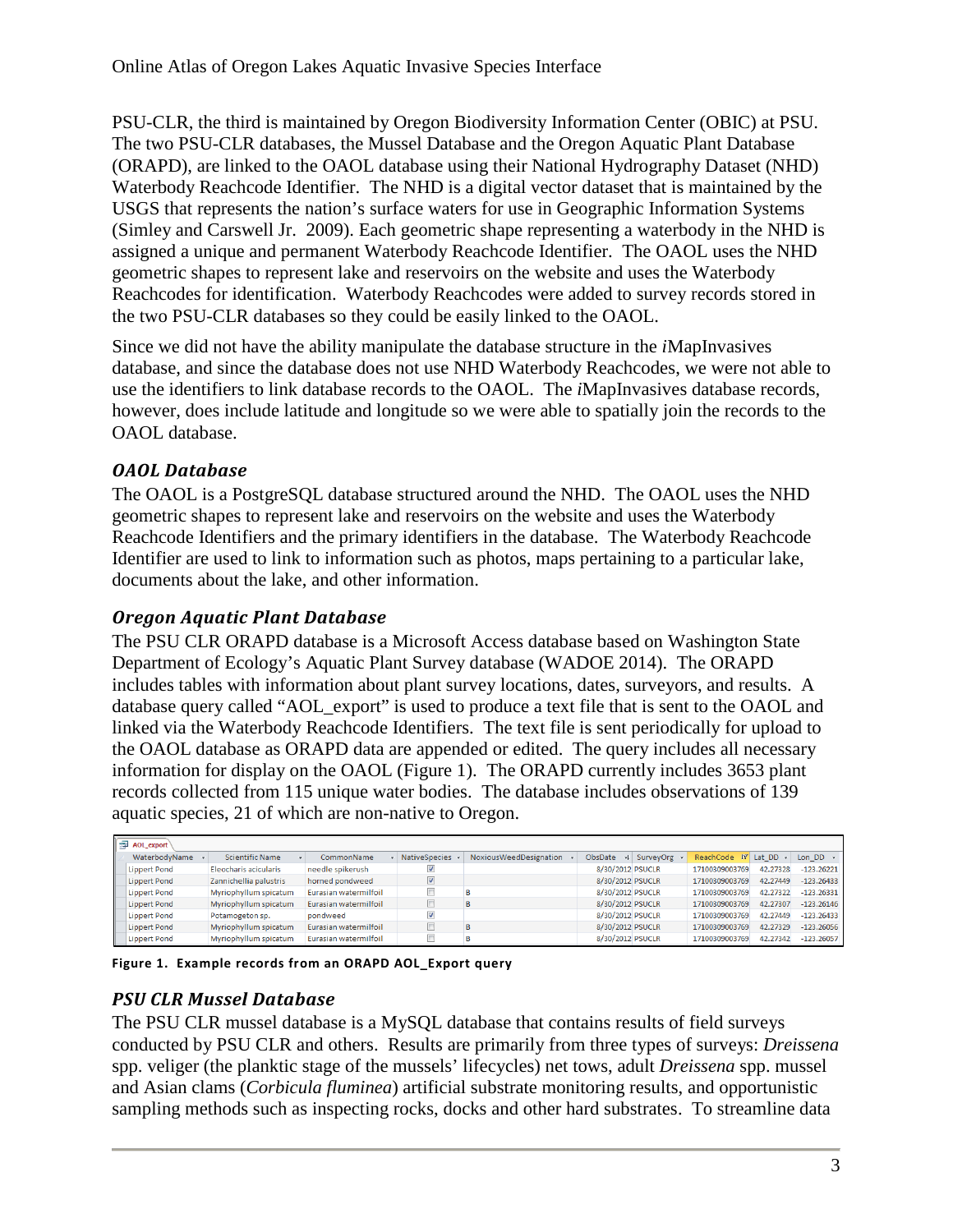entry, an administrative interface to the mussels data was built to allow observations to be uploaded using a spreadsheet. Add/edit/delete functionality was built for species, reporting agencies, substrate types, water bodies and users [\(Figure 2\)](#page-4-2). The database is updated on at least a semi-annual basis.

| Add<br>-Search<br><b>Date Checked</b><br>Waterbody<br>Agency<br><b>Howard Prairie Lake</b><br>---------<br><b>Species</b><br><b>User</b><br><b>Approved</b><br>Any ▼<br>▼<br>---------<br><br>Search<br>Page 1 of 1.<br><b>CLR Substrate ID</b><br>Lon<br>Date<br>Waterbody<br><b>User ID Approved Edit</b><br>Lat<br><b>Substrates</b><br><b>Species</b><br>Reporter<br>Agency | ▼    |
|---------------------------------------------------------------------------------------------------------------------------------------------------------------------------------------------------------------------------------------------------------------------------------------------------------------------------------------------------------------------------------|------|
|                                                                                                                                                                                                                                                                                                                                                                                 |      |
|                                                                                                                                                                                                                                                                                                                                                                                 |      |
|                                                                                                                                                                                                                                                                                                                                                                                 |      |
|                                                                                                                                                                                                                                                                                                                                                                                 |      |
|                                                                                                                                                                                                                                                                                                                                                                                 |      |
|                                                                                                                                                                                                                                                                                                                                                                                 |      |
|                                                                                                                                                                                                                                                                                                                                                                                 |      |
|                                                                                                                                                                                                                                                                                                                                                                                 |      |
|                                                                                                                                                                                                                                                                                                                                                                                 |      |
|                                                                                                                                                                                                                                                                                                                                                                                 |      |
|                                                                                                                                                                                                                                                                                                                                                                                 |      |
| 42.24367 -122.40511 Sept. 1, 2010 Howard Prairie Lake Plankton Corbicula fluminea Martha Volkoff Oregon Dept of Fish and Wildlife 0<br>True                                                                                                                                                                                                                                     |      |
| 42.25591 -122.41476 Aug. 21, 2013 Howard Prairie Lake Natural<br><b>Steve Wells</b><br>non detect<br>Portland State University<br>108<br>True                                                                                                                                                                                                                                   | Edit |
| 42.21718 -122.38046 Aug. 21, 2013 Howard Prairie Lake Natural<br>Edit<br><b>Steve Wells</b><br>Portland State University<br>108<br>non detect<br>True<br>42.22013 -122.37921 Aug. 21, 2013 Howard Prairie Lake Natural<br>Portland State University<br>Steve Wells<br>108<br>Edit                                                                                               | Edit |

<span id="page-4-2"></span>**Figure 2. PSU CLR Mussel data entry form**

#### <span id="page-4-0"></span>*iMapInvasives Database*

*i*MapInvasives is an invasive species reporting and data management tool developed by the Nature Conservancy, NatureServe, and other collaborators. The Oregon portion of *i*MapInvasives is managed by the Oregon Biodiversity Information Center at Portland State University (obic.pdx.edu). Records of 16 different AIS plant species from nearly all Oregon counties are present in the *i*MapInvasive database (accessed 04/04/2014). Ten different survey collection organizations are represented including CLR, the Bureau of Land Management, US Forest Service, and the US Geological Survey. Data from various collectors have also been provided to *i*MapInvasives through the Oregon Flora Project (2014) and the Oregon Invasive Species Hotline (oregoninvasiveshotline.org).

#### <span id="page-4-1"></span>**Presentation of AIS survey results**

Survey results are presented by navigating to a lake of interest and clicking on the lake to get a series of menus on the browser. Aquatic plant survey result are viewed by selecting the "Plants" menu item. The browser will show a description of the data sources, an explanation of the Oregon Department of Agriculture's Noxious Weed List, and survey results for the particular lake [\(Figure 3\)](#page-5-0). Survey results list the date(s) of survey, the species encountered, the native/nonnative/noxious status of each species, and the source of the survey information. The latitudes and longitudes of sample collection locations are not included to preclude identification of the exact locations of invasive or rare species. Users are also able to download sampling results from a waterbody as a .csv file by clicking on the link provided below the data display.

Mussel and clam survey results are viewed by selecting the "Molluscs" menu item. The browser will show date of the survey, the status of the survey or the species observed, and the source of the survey information [\(Figure 4\)](#page-6-3). In addition to any positive results for *Dreissena* spp. (none in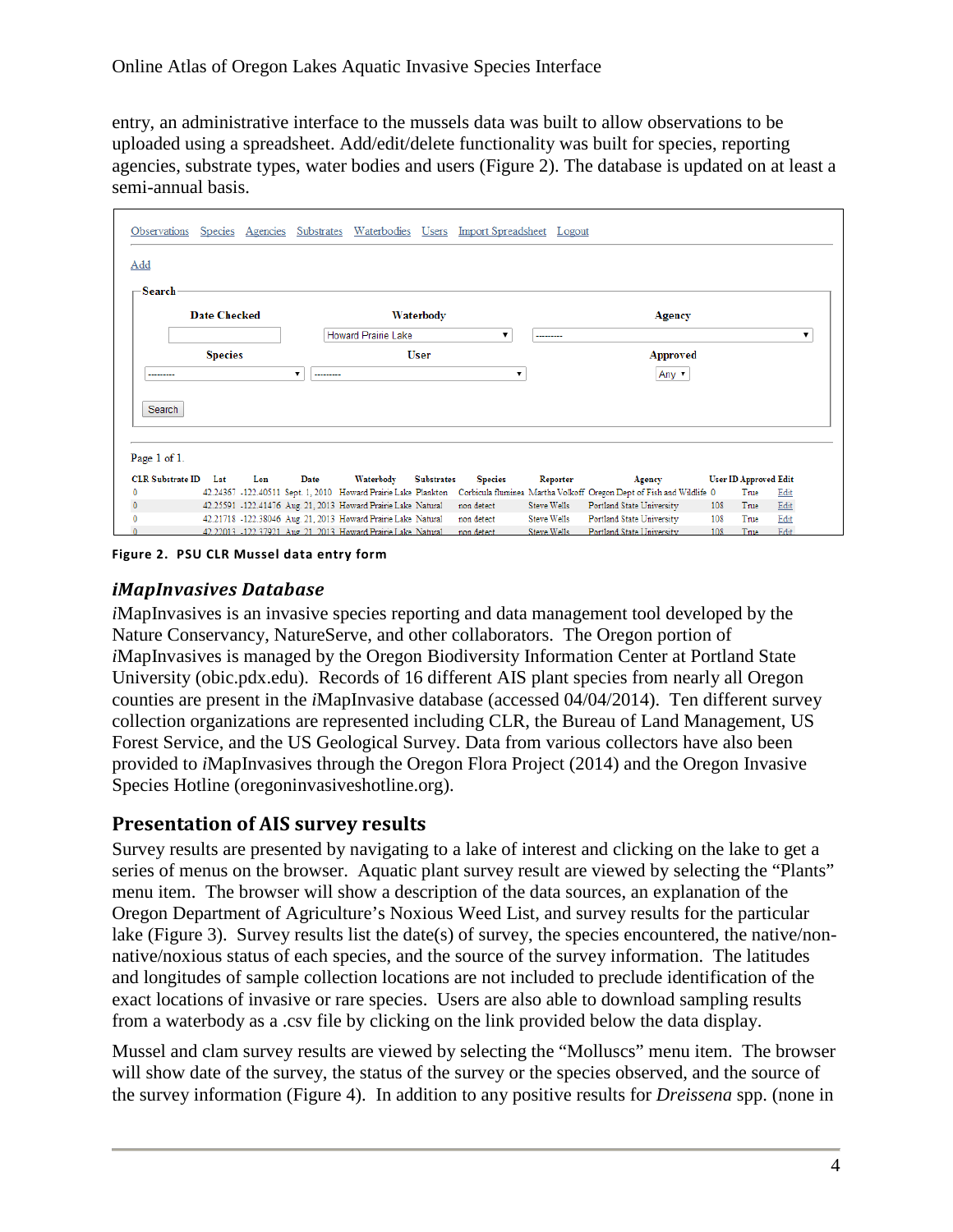Oregon as of 4/11/2014) or *Corbicula fluminea*, the status of surveys may include "non-detect" if a survey was conducted and *Dreissina* spp. were not found and "results pending" if a sample had been collected by had not been analyzed. Mussel and clam sampling results are not downloadable through the OAOL as is the case with the aquatic plant sampling results; rather, users are provided a link to the Online Mussel Monitoring Map for more detailed information.



<span id="page-5-0"></span>**Figure 3. Aquatic plant survey results for Lake Billy Chinook as presented on the OAOL.**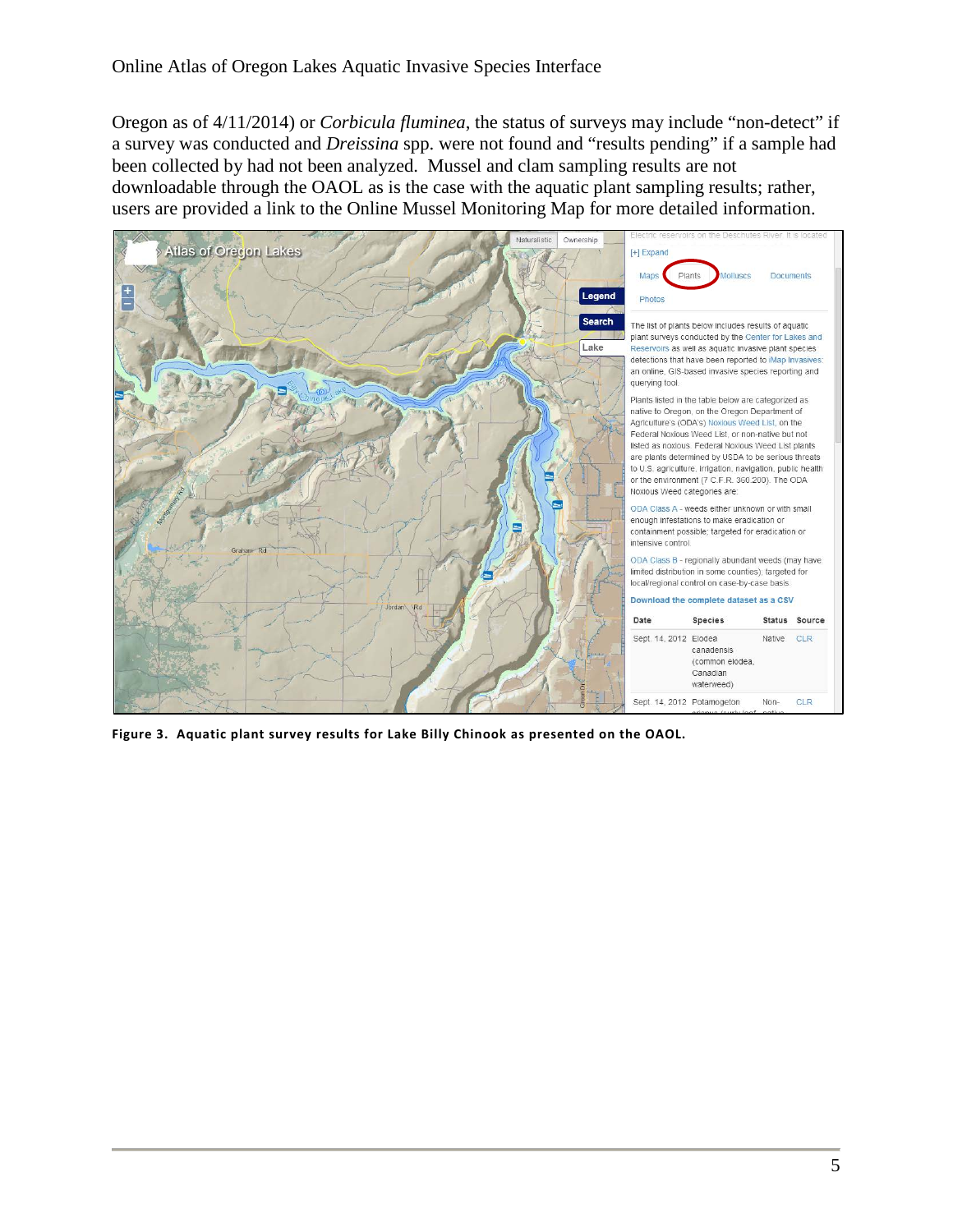

<span id="page-6-3"></span>**Figure 4. Example of** *Dreissina* **spp. monitoring results Displayed on the OAOL.**

|                |            |           |                   | Plant            | <b>Noxious</b> |               |             |               |
|----------------|------------|-----------|-------------------|------------------|----------------|---------------|-------------|---------------|
|                |            |           |                   | Common           | Weed           | Is            |             | Survey        |
| NHD Reachcode  | Lake Name  | Obs. Date | <b>Plant Name</b> | Name             | Designation    | <b>Native</b> | Source      | Organization  |
|                | Lake Billy |           | Iris              |                  |                |               |             |               |
| 17070301004153 | Chinook    | 1/1/1999  | pseudacorus       | yellow flag iris | B              | <b>FALSE</b>  | <b>IMAP</b> | <b>USGS</b>   |
|                | Lake Billy |           | Elodea            | Canadian         |                |               |             |               |
| 17070301004153 | Chinook    | 9/14/2012 | canadensis        | waterweed        |                | <b>TRUE</b>   | <b>CLR</b>  | <b>PSUCLR</b> |
|                | Lake Billy |           | Potamogeton       | curly leaf       |                |               |             |               |
| 17070301004153 | Chinook    | 9/14/2012 | crispus           | pondweed         |                | <b>FALSE</b>  | <b>CLR</b>  | <b>PSUCLR</b> |
|                | Lake Billy |           | <b>Stuckenia</b>  | slender leaved   |                |               |             |               |
| 17070301004153 | Chinook    | 9/14/2012 | filiformis        | pondweed         |                | <b>TRUE</b>   | <b>CLR</b>  | <b>PSUCLR</b> |
|                | Lake Billy |           | Ceratophyllum     | Coontail;        |                |               |             |               |
| 17070301004153 | Chinook    | 8/21/2012 | demersum          | hornwort         |                | <b>TRUE</b>   | <b>CLR</b>  | <b>PSUCLR</b> |

**Table 1. Example Aquatic plant survey results download output from the OAOL.**

#### <span id="page-6-0"></span>**Presentation of general AIS information**

General information and links to details about AIS is presented on the main page of the OAOL as well as a pop-up window from individual lake pages [\(Figure 5\)](#page-7-0). Information includes how to report an AIS, practices to prevent the spread of AIS, volunteer AIS survey opportunities, and a wide range of other AIS links.

#### <span id="page-6-1"></span>**Submissions to** *i***MapInvasives**

Observations of AIS by PSU CLR that are in the OPAPD were submitted to *i*MapInvasives. These observations include records of 8 AIS species from 19 waterbodies throughout Oregon.

#### <span id="page-6-2"></span>**Summary and discussion**

We were able to successfully link three AIS databases to the OAOL and dynamically display distribution data and other AIS information on the website. The presentation of this information on the OAOL gives more visibility to the issues of AIS in our lakes, provide quick access for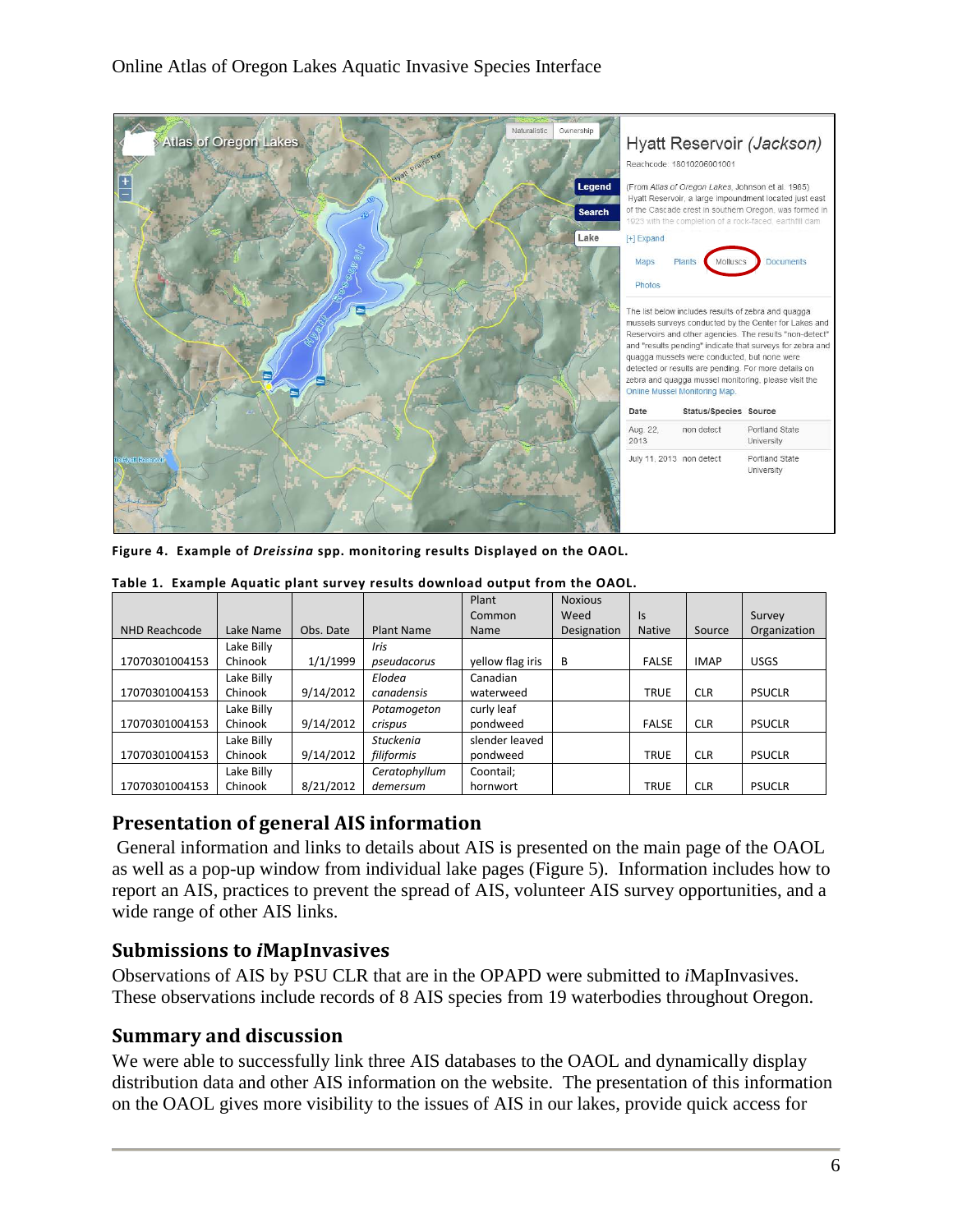resource managers to AIS and other related lake information, and highlights the iMapInvasives website.

#### Information about Aquatic Invasive Species in Oregon.

The Online Atlas of Oregon Lakes (OAOL) is committed to helping reduce the risk of the introduction and spread of Aquatic Invasive Species (AIS). We believe this can be accomplished through a public that is well informed on how Clean-Drain-Dry and other practices can reduce the spread of AIS, how to keep an eye out for AIS, how to report suspicious species, and the waterbodies that are infested with AIS. Funding for presenting AIS distribution data and other AIS information on the Online Atlas of Oregon Lakes was provided through the Oregon State Marine Board's AIS Prevention Program. Links to a wealth of information about AIS are provided below.

AIS Reporting. If you think you've found an AIS in Oregon, please report your finding to the

Oregon Invasive Species Online Hotline, 1-866-INVADER .

AIS Prevention. For tips on how to prevent the introduction and spread of AIS, as well as rules and regulations about AIS transport, visit the

- · Protect Your Waters website
- 100th Meridian Initiative's decontamination page
- . or the Oregon State Marine Board AIS Prevention Program webpage and Clean Boaters Guide

Volunteer Opportunities. If you would like to get involved with surveys for high priority AIS in Oregon, visit the Portland State University Center for Lakes and Reservoirs'

- Oregon Lake Watch Program website
- . and the Zebra and Quagga Mussel Monitoring Program webpage

Other AIS Information. Finally, if you would like to find out more details about the current distributions of AIS or other general AIS information, visit

- . *MapInvasives*
- 100<sup>th</sup> Meridian Initiative
- . **Oregon Department of Fish and Wildlife**
- **Early Detection and Distribution Mapping System**  $\bullet$
- . **Oregon WeedMapper**
- the Oregon Invasive Species Online Hotline website
- . the Oregon Department of Agriculture Noxious Weed Program website
- the Oregon Invasive Species Council website (oregoninvasivespeciescouncil.org) .
- the Oregon Flora Project (www.oregonflora.org/atlas.php)
- and the United States Geological Survey Nonindigenous Aquatic Species information resource

<span id="page-7-0"></span>Figure 5. AIS general information and links page presented on the OAOL.